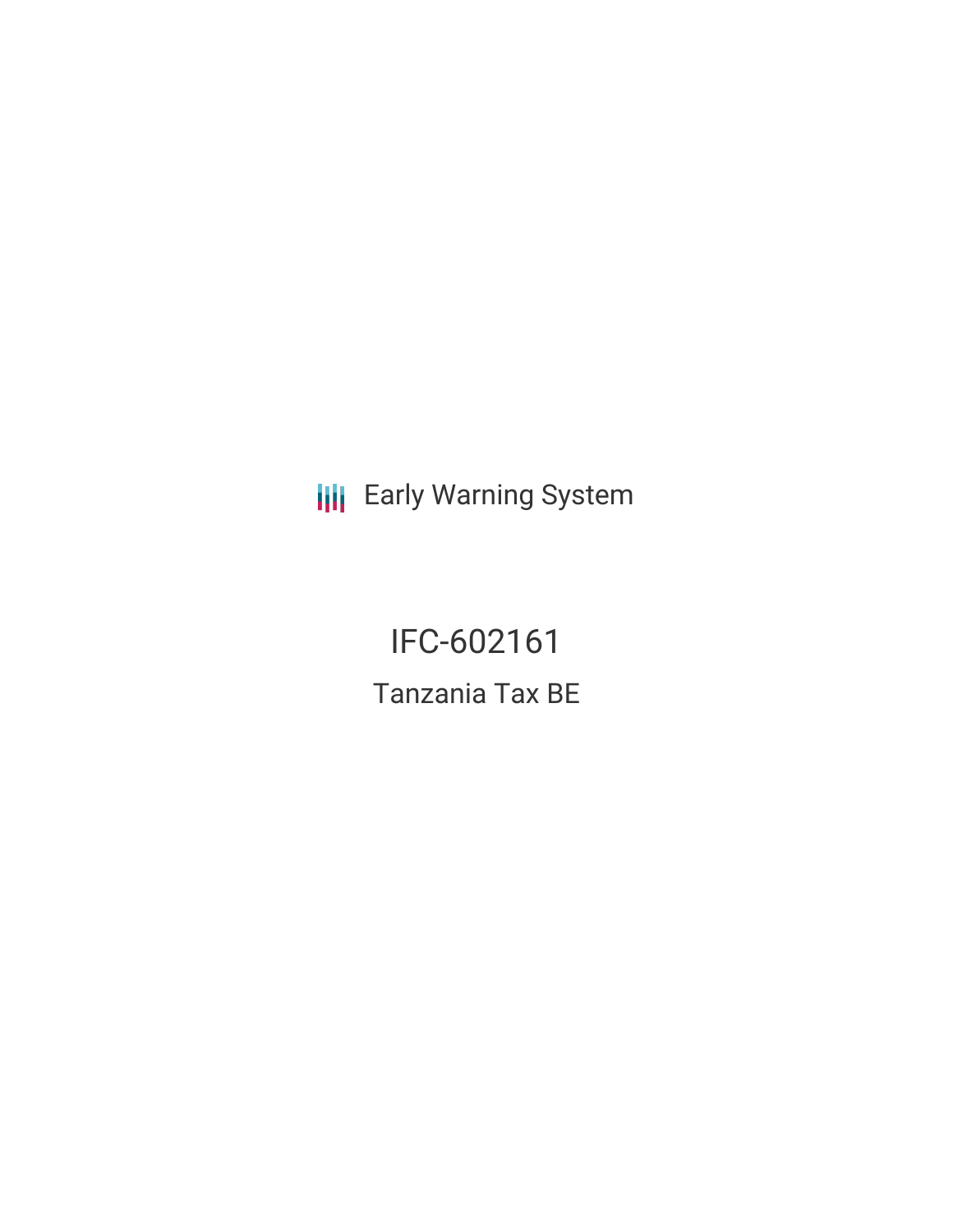

## **Quick Facts**

| <b>Countries</b>              | Tanzania                                |
|-------------------------------|-----------------------------------------|
| <b>Financial Institutions</b> | International Finance Corporation (IFC) |
| <b>Status</b>                 | Active                                  |
| <b>Bank Risk Rating</b>       | U                                       |
| <b>Borrower</b>               | Government of Tanzania                  |
| <b>Sectors</b>                | Finance                                 |
| Investment Type(s)            | <b>Advisory Services</b>                |
| <b>Project Cost (USD)</b>     | $$0.65$ million                         |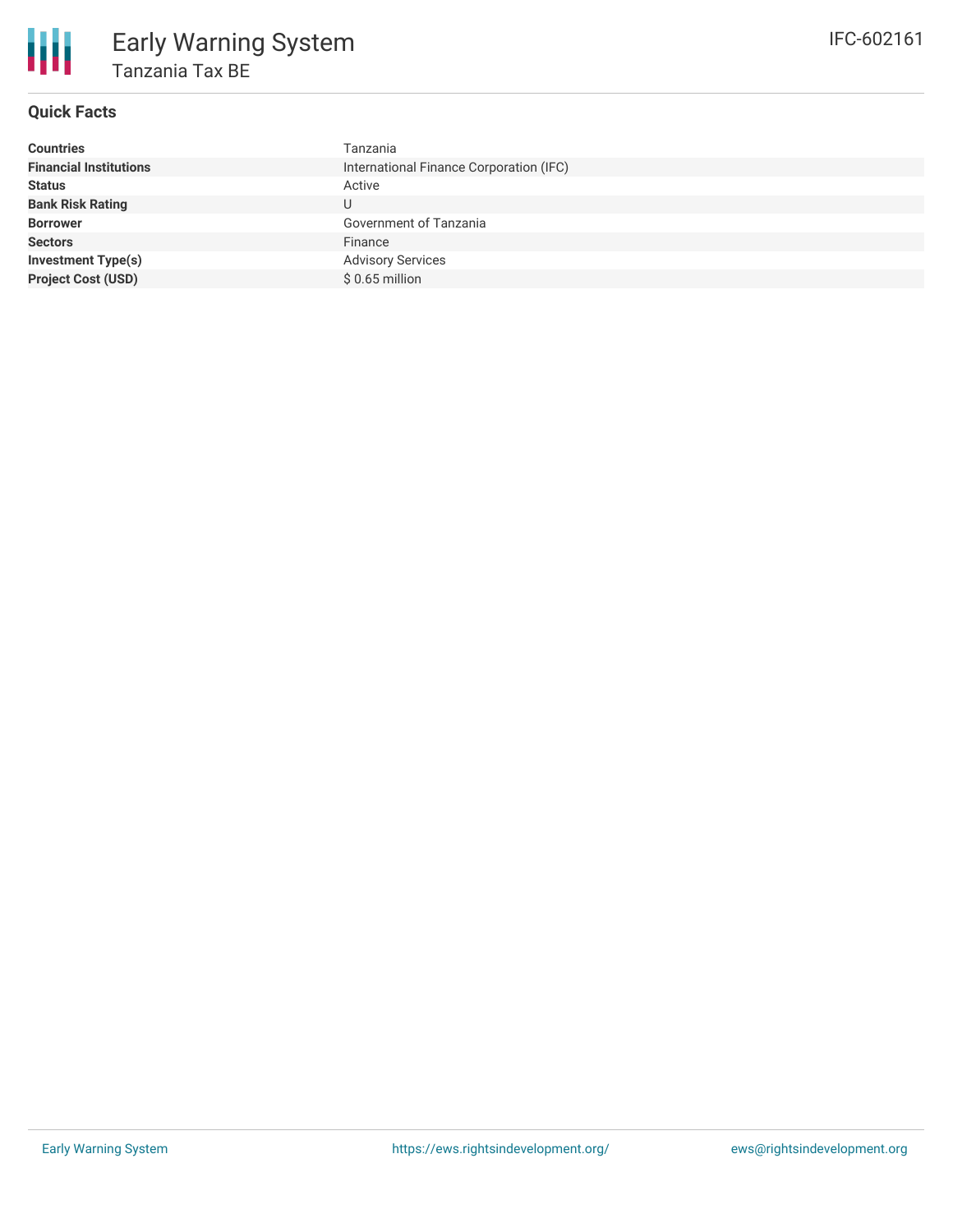

### **Project Description**

The Project will support the Government of Tanzania in improving Tax Administration, the Business Climate, Presumptive Tax Regime and Risk Management.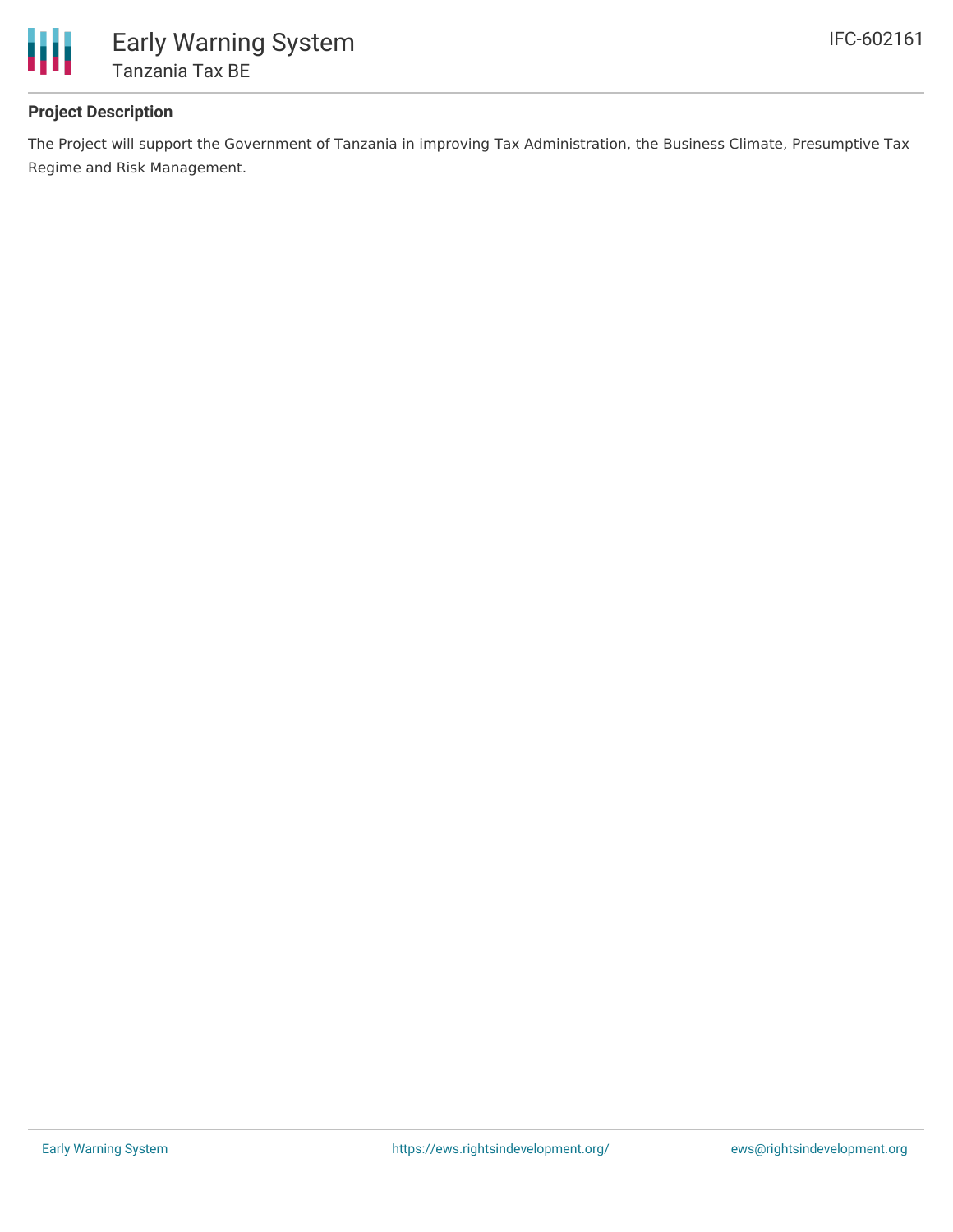#### **Investment Description**

• International Finance Corporation (IFC)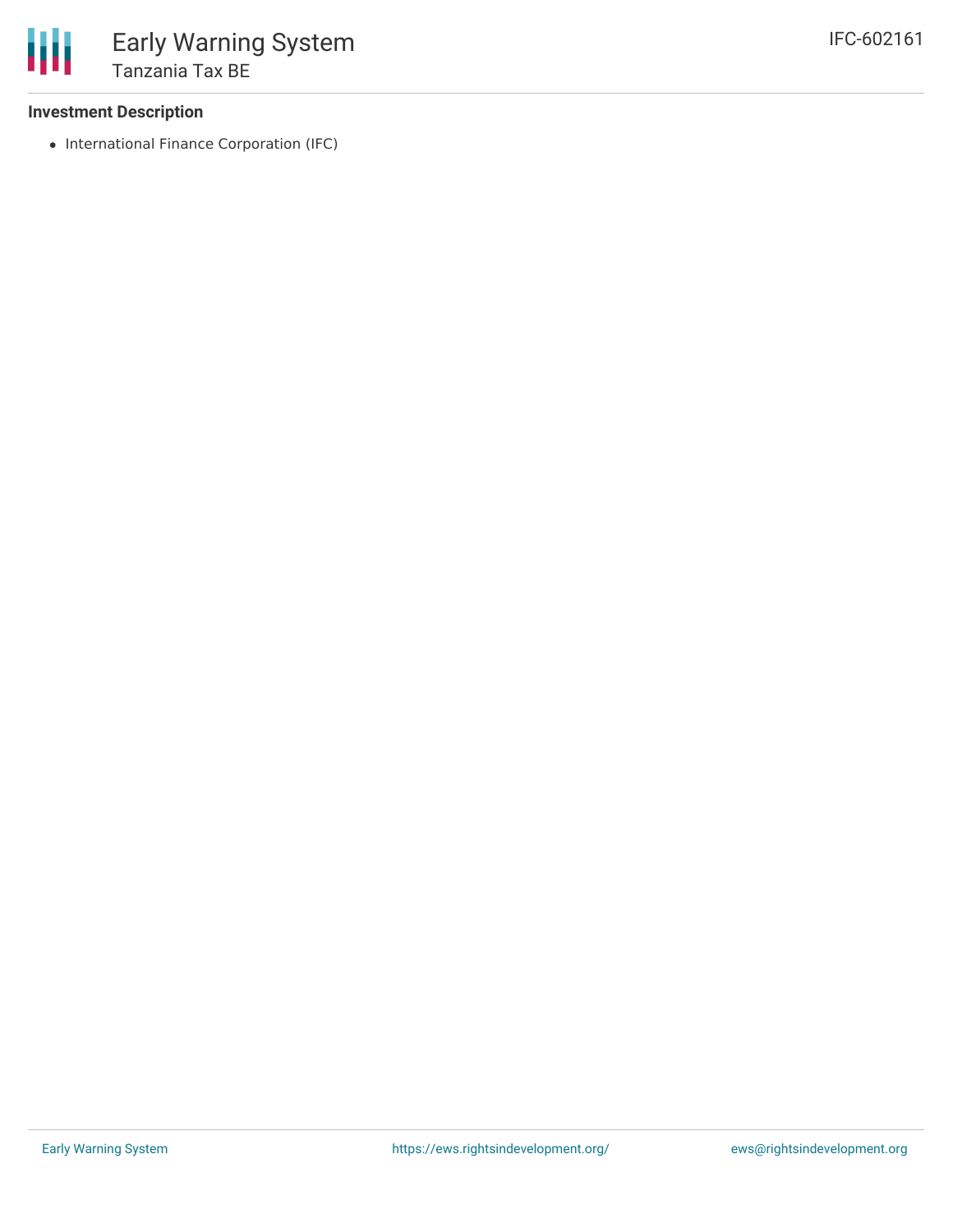# **Contact Information**

No contact information provided at the time of disclosure.

ACCOUNTABILITY MECHANISM OF IFC

The Compliance Advisor Ombudsman (CAO) is the independent complaint mechanism and fact-finding body for people who believe they are likely to be, or have been, adversely affected by an IFC or MIGA- financed project. If you submit a complaint to the CAO, they may assist you in resolving a dispute with the company and/or investigate to assess whether the IFC is following its own policies and procedures for preventing harm to people or the environment. If you want to submit a complaint electronically, you can email the CAO at CAO@worldbankgroup.org. You can learn more about the CAO and how to file a complaint at http://www.cao-ombudsman.org/